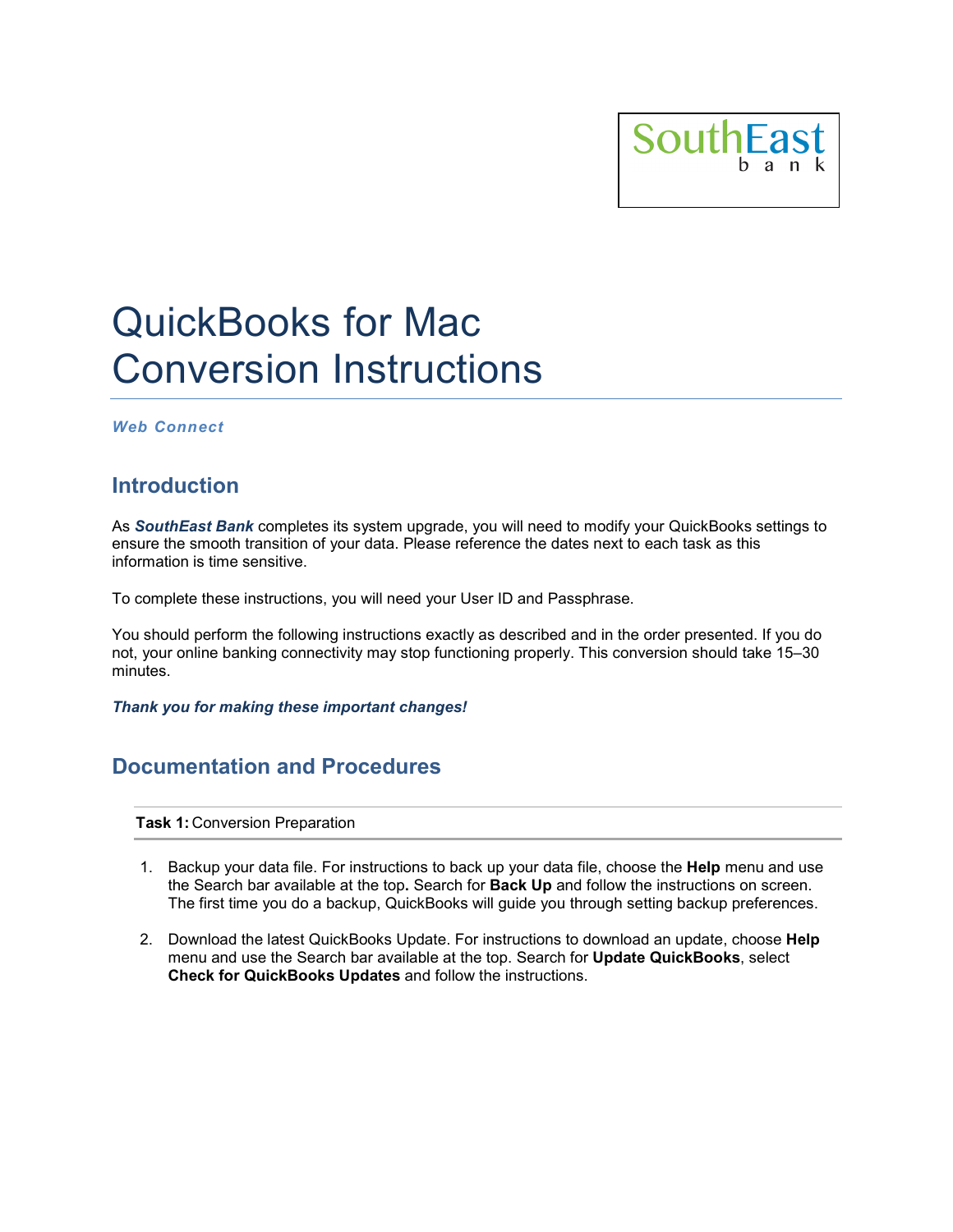### **Task 2:** Match Downloaded Transactions

If new transactions were received from your connection, accept all new transactions into the appropriate registers.

If you need assistance matching transactions, choose the **Help** menu and use the Search bar available at the top. Search for **Updating Your Register**, select the article with that name and follow the instructions.

**NOTE:** All transactions must be matched or added to the register prior disconnecting your accounts.

#### **Task 3:** Disconnect Accounts at *SouthEast Bank* on or after *March 26, 2018*

- 1. Choose **Lists** menu > **Chart of Accounts**.
- 2. Select the account you want to deactivate.
- 3. Choose **Edit** menu > **Edit Account**.
- 4. In the **Edit Account** window, click the **Online Settings** button.
- 5. In the **Online Account Information** window, choose **Not Enabled** from the **Download Transaction** list and click **Save**.
- 6. Click **OK** for any dialog boxes that may appear with the deactivation.
- 7. Repeat steps for each account to be disconnected*.*

**Task 4:** Reconnect Accounts to *SouthEast Bank* on or after *March 26, 2018*

1. Log in to *SouthEastBank.com* and download your QuickBooks Web Connect File.

**NOTE:** Take note of the date you last had a successful connection. If you have overlapping dates in the web-connect process, you may end up with duplicate transactions.

- 2. Click File > Import > From Web Connect.
- 3. If prompted for connectivity type, select Web Connect.
- 4. The **Account Association** window displays during setup. For each account you wish to download into QuickBooks, click **Select an Account** to choose the appropriate existing account register.

**IMPORTANT:** Do NOT select "New" under the action column.

5. Click **Continue**.